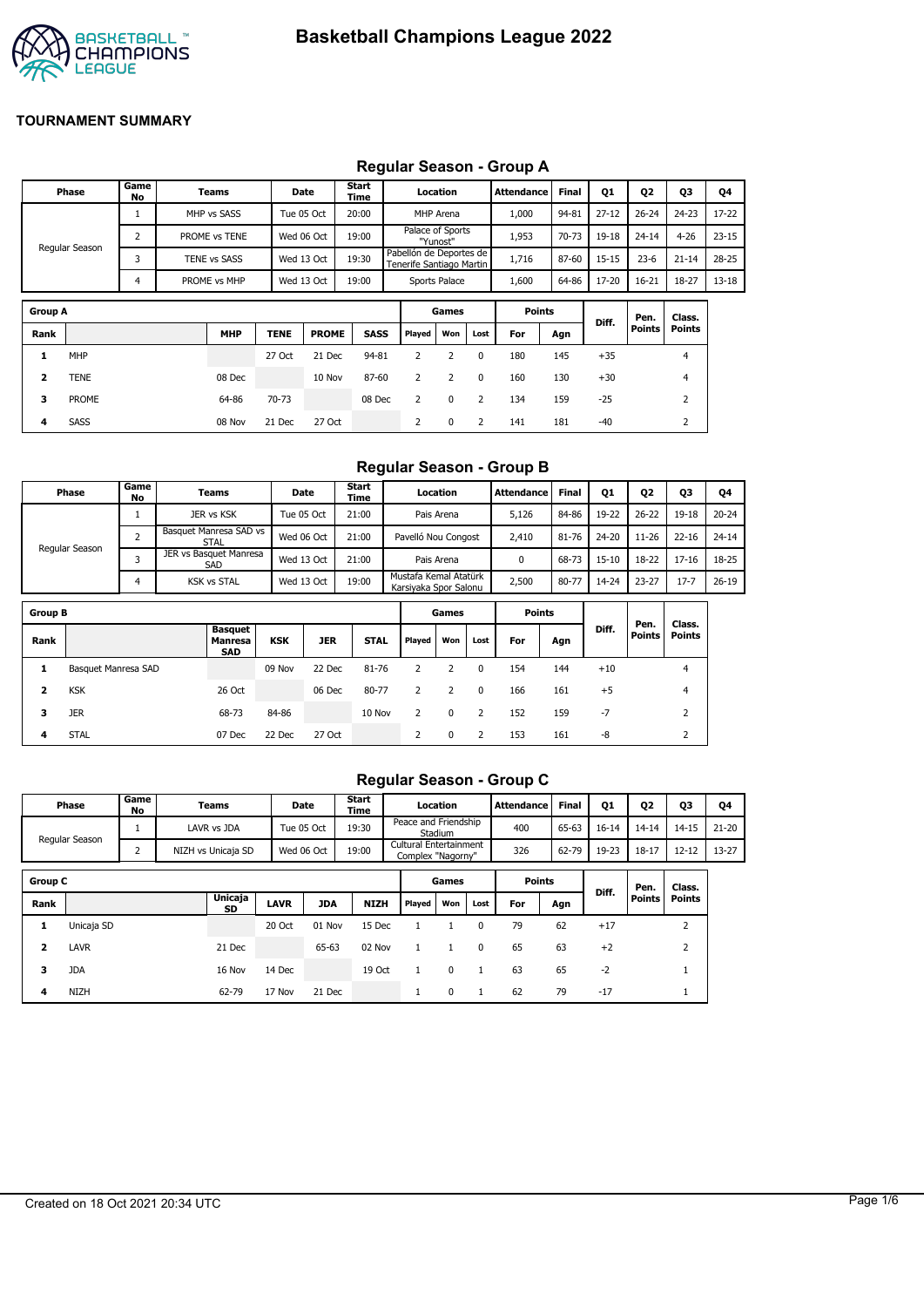

|                | Regular Season - Group D      |            |  |                                                             |             |            |               |              |               |              |                   |       |           |                |                  |           |
|----------------|-------------------------------|------------|--|-------------------------------------------------------------|-------------|------------|---------------|--------------|---------------|--------------|-------------------|-------|-----------|----------------|------------------|-----------|
|                | Phase                         | Game<br>No |  | Teams                                                       |             | Date       | Start<br>Time |              | Location      |              | <b>Attendance</b> | Final | <b>Q1</b> | Q2             | Q3               | Q4        |
|                | Regular Season                |            |  | Universo Treviso Basket<br><b>SSDRL vs RIGA</b>             |             | Tue 05 Oct | 20:30         |              | Palaverde     |              | 1,353             | 91-85 | $23 - 22$ | 19-30          | $23 - 12$        | $26 - 21$ |
|                |                               | 2          |  | SZOM vs AEK                                                 |             | Wed 06 Oct | 18:00         |              | Savaria Arena |              | 2,200             | 83-78 | 19-21     | $19 - 14$      | 19-19            | $26 - 24$ |
| <b>Group D</b> |                               |            |  |                                                             |             |            |               |              | Games         |              | <b>Points</b>     |       |           |                |                  |           |
| Rank           |                               |            |  | <b>Universo</b><br>Treviso<br><b>Basket</b><br><b>SSDRL</b> | <b>SZOM</b> | <b>AEK</b> | <b>RIGA</b>   | Played       | Won           | Lost         | For               | Agn   | Diff.     | Pen.<br>Points | Class.<br>Points |           |
| 1              | Universo Treviso Basket SSDRL |            |  |                                                             | 03 Nov      | 22 Dec     | $91 - 85$     | $\mathbf{1}$ | 1             | $\mathbf{0}$ | 91                | 85    | $+6$      |                | $\overline{2}$   |           |
| 2              | <b>SZOM</b>                   |            |  | 17 Nov                                                      |             | 83-78      | 22 Dec        | $\mathbf{1}$ | $\mathbf{1}$  | $\mathbf{0}$ | 83                | 78    | $+5$      |                | $\overline{2}$   |           |
| з              | <b>AEK</b>                    |            |  | 19 Oct                                                      | 14 Dec      |            | 15 Nov        | $\mathbf{1}$ | 0             | $\mathbf{1}$ | 78                | 83    | $-5$      |                | $\mathbf{1}$     |           |
| 4              | <b>RIGA</b>                   |            |  | 14 Dec                                                      | 20 Oct      | 03 Nov     |               | л.           | 0             | $\mathbf{1}$ | 85                | 91    | -6        |                |                  |           |

#### **Regular Season - Group D**

### **Regular Season - Group E**

| <b>Phase</b>   | Game '<br>No | Teams               | Date       | <b>Start</b><br>Time | Location                    | <b>Attendance</b> | <b>Final</b> | <b>01</b> | Q <sub>2</sub> | Q3        | Q4        |
|----------------|--------------|---------------------|------------|----------------------|-----------------------------|-------------------|--------------|-----------|----------------|-----------|-----------|
|                |              | <b>IGOK vs PAOK</b> | Tue 05 Oct | 18:30                | Sportska Dvorana<br>Laktaši | 700               | 68-64        | 19-12     | $7 - 20$       | $17 - 17$ | $25 - 15$ |
|                |              | <b>GALA vs NYMB</b> | Wed 06 Oct | 21:00                | Sinan Erdem Arena           | 1,200             | 101-85       | $23 - 26$ | 29-22          | $23 - 19$ | $26 - 18$ |
| Regular Season |              | PAOK vs NYMB        | Tue 12 Oct | 19:30                | <b>PAOK Sports Arena</b>    | 1,500             | 83-84        | $11 - 21$ | $24 - 19$      | $23 - 25$ | $25 - 19$ |
|                |              | <b>IGOK vs GALA</b> | Wed 13 Oct | 18:30                | Sportska Dvorana<br>Laktaši | 1,000             | 85-89        | $17 - 27$ | $27 - 25$      | $23 - 16$ | 18-21     |

| <b>Group E</b> |             |             |             |             |             |        |     |      | <b>Points</b> |     | Diff. | Pen.          | Class.        |
|----------------|-------------|-------------|-------------|-------------|-------------|--------|-----|------|---------------|-----|-------|---------------|---------------|
| Rank           |             | <b>GALA</b> | <b>IGOK</b> | <b>NYMB</b> | <b>PAOK</b> | Played | Won | Lost | For           | Agn |       | <b>Points</b> | <b>Points</b> |
|                | <b>GALA</b> |             | 09 Nov      | 101-85      | 08 Dec      |        |     | 0    | 190           | 170 | $+20$ |               | 4             |
| 2              | IGOK        | 85-89       |             | 07 Dec      | 68-64       |        |     |      | 153           | 153 | $+0$  |               | 3             |
| 3              | <b>NYMB</b> | 22 Dec      | 26 Oct      |             | 09 Nov      |        |     |      | 169           | 184 | $-15$ |               | 3             |
| 4              | <b>PAOK</b> | 25 Oct      | 22 Dec      | 83-84       |             | 2      | 0   | 2    | 147           | 152 | -5    |               | ∠             |

### **Regular Season - Group F**

|                | Phase          | Game<br>No | Teams               |             | Date        | Start<br>Time |                    | Location            |      | <b>Attendance</b> | <b>Final</b> | 01        | 02        | Q3             | Q4        |
|----------------|----------------|------------|---------------------|-------------|-------------|---------------|--------------------|---------------------|------|-------------------|--------------|-----------|-----------|----------------|-----------|
|                |                |            | TOFA vs OOST        |             | Tue 05 Oct  | 19:00         | Tofas Nilüfer Spor | Salonu              |      | 700               | $92 - 83$    | $29 - 16$ | $20 - 22$ | $27 - 22$      | $16 - 23$ |
|                |                | 2          | SIG vs KALE         |             | Wed 06 Oct  | 20:30         |                    | <b>Rhenus Sport</b> |      | 3,025             | 75-73        | 19-24     | $22 - 12$ | $17 - 17$      | 17-20     |
|                | Regular Season |            | OOST vs SIG         |             | Mon 11 Oct  | 20:00         | Versluys   Dôme    |                     |      | 901               | 77-83        | $15 - 14$ | $23 - 25$ | 19-28          | $20 - 16$ |
|                |                | 4          | <b>TOFA vs KALE</b> |             | Tue 12 Oct  | 19:00         | Tofas Nilüfer Spor | Salonu              |      | 0                 | 77-81        | $25 - 18$ | $15 - 22$ | 18-22          | 19-19     |
| <b>Group F</b> |                |            |                     |             |             |               |                    | Games               |      | <b>Points</b>     |              |           |           |                |           |
|                |                |            |                     |             |             |               |                    |                     |      |                   |              | Diff.     | Pen.      | Class.         |           |
| Rank           |                |            | <b>SIG</b>          | <b>KALE</b> | <b>TOFA</b> | <b>OOST</b>   | Played             | Won                 | Lost | For               | Agn          |           | Points    | Points         |           |
| 1              | SIG            |            |                     | $75 - 73$   | 26 Oct      | 21 Dec        | 2                  | 2                   | 0    | 158               | 150          | $+8$      |           | $\overline{4}$ |           |
| 2              | <b>KALE</b>    |            | 07 Dec              |             | 21 Dec      | 26 Oct        | 2                  |                     |      | 154               | 152          | $+2$      |           | 3              |           |
| 3              | <b>TOFA</b>    |            | 10 Nov              | 77-81       |             | $92 - 83$     | 2                  |                     |      | 169               | 164          | $+5$      |           | 3              |           |

**4** OOST 77-83 10 Nov 08 Dec 2 0 2 160 175 -15 2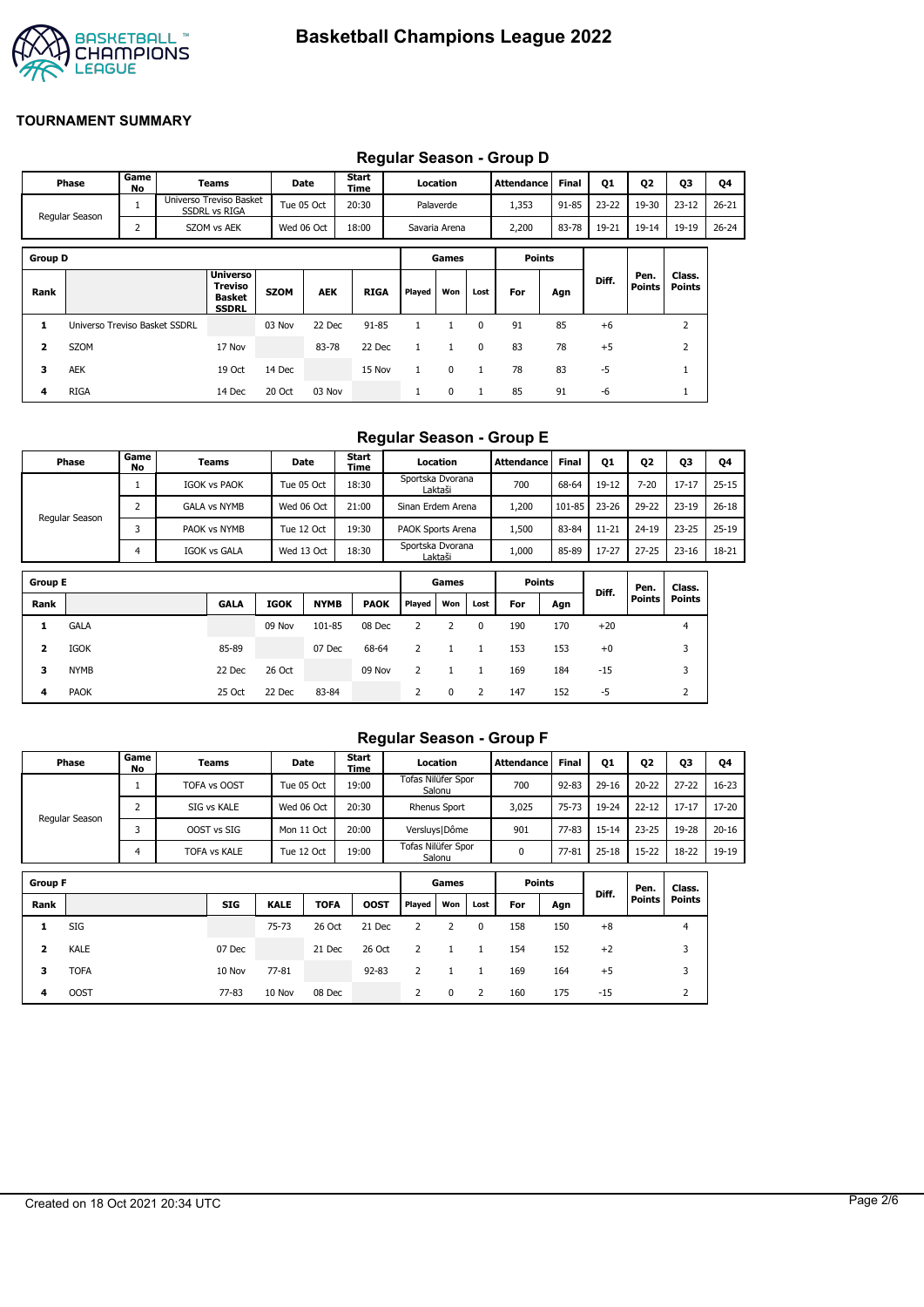

### **Regular Season - Group G**

| Game<br>Start<br>02<br>03<br><b>Final</b><br>Phase<br>01<br>Location<br><b>Attendance</b><br>Date<br>Teams<br>No<br>Time<br>Palazzetto dello Sport<br>20:30<br>$9 - 29$<br>1,000<br>61-88<br>$13 - 20$<br>$17 - 21$<br>Wed 06 Oct<br><b>BRIN vs HOLO</b><br>"Elio Pentassuglia"<br>$\overline{2}$<br>19:30<br>1,650<br>66-60<br>14-21<br>$18 - 10$<br>$21 - 16$<br>Regular Season<br>CLUJ vs DSK<br>Tue 05 Oct<br><b>BTarena</b><br>Palazzetto dello Sport<br>20:30<br>3<br>71-76<br>$14 - 12$<br>1,500<br>$15 - 18$<br>$12 - 17$<br>BRIN vs CLUJ<br>Mon 18 Oct<br>"Elio Pentassuglia" | Q4<br>$22 - 18$<br>$13 - 13$<br>$30 - 29$ |
|----------------------------------------------------------------------------------------------------------------------------------------------------------------------------------------------------------------------------------------------------------------------------------------------------------------------------------------------------------------------------------------------------------------------------------------------------------------------------------------------------------------------------------------------------------------------------------------|-------------------------------------------|
|                                                                                                                                                                                                                                                                                                                                                                                                                                                                                                                                                                                        |                                           |
|                                                                                                                                                                                                                                                                                                                                                                                                                                                                                                                                                                                        |                                           |
|                                                                                                                                                                                                                                                                                                                                                                                                                                                                                                                                                                                        |                                           |
|                                                                                                                                                                                                                                                                                                                                                                                                                                                                                                                                                                                        |                                           |
| <b>Group G</b><br><b>Points</b><br>Games<br>Class.<br>Pen.                                                                                                                                                                                                                                                                                                                                                                                                                                                                                                                             |                                           |
| Diff.<br><b>Points</b><br><b>Points</b><br><b>CLUJ</b><br><b>HOLO</b><br>Rank<br><b>BRIN</b><br><b>DSK</b><br>Won<br>For<br>Played<br>Lost<br>Agn                                                                                                                                                                                                                                                                                                                                                                                                                                      |                                           |
| 142<br>66-60<br>131<br><b>CLUJ</b><br>15 Dec<br>2<br>$\overline{2}$<br>$+11$<br>4<br>17 Nov<br>$\mathbf{0}$<br>1                                                                                                                                                                                                                                                                                                                                                                                                                                                                       |                                           |
| 88<br>61<br>$\overline{2}$<br>2<br><b>HOLO</b><br>03 Nov<br>22 Dec<br>15 Dec<br>$+27$<br>$\Omega$<br>$\mathbf{1}$<br>1                                                                                                                                                                                                                                                                                                                                                                                                                                                                 |                                           |
| 132<br>$-32$<br>3<br>71-76<br>61-88<br>164<br>2<br><b>BRIN</b><br>16 Nov<br>2<br>$\mathbf 0$<br>2                                                                                                                                                                                                                                                                                                                                                                                                                                                                                      |                                           |
| 66<br><b>DSK</b><br>20 Oct<br>0<br>60<br>-6<br>22 Dec<br>03 Nov<br>$\mathbf{1}$<br>4<br>л.                                                                                                                                                                                                                                                                                                                                                                                                                                                                                             |                                           |

## **Regular Season - Group H**

|                | Phase          | Game<br>No | Teams                |              | Date        | <b>Start</b><br>Time |                                       | Location         |          | Attendance    | <b>Final</b> | Q1        | Q <sub>2</sub> | Q3        | Q4        |
|----------------|----------------|------------|----------------------|--------------|-------------|----------------------|---------------------------------------|------------------|----------|---------------|--------------|-----------|----------------|-----------|-----------|
|                | Regular Season |            | <b>BURG vs BESIK</b> |              | Mon 04 Oct  | 20:30                | Pabellon Multiusos<br>Coliseum Burgos |                  |          | 7,415         | 82-74        | $21 - 20$ | $23 - 23$      | $14 - 15$ | $24 - 16$ |
|                |                |            | <b>OLDEN vs VILN</b> |              | Wed 06 Oct  | 20:00                |                                       | <b>EWE Arena</b> |          | 2,836         | 76-72        | 16-18     | $21 - 20$      | $21 - 21$ | $18 - 13$ |
| <b>Group H</b> |                |            |                      |              |             |                      |                                       | Games            |          | <b>Points</b> |              | Diff.     | Pen.           | Class.    |           |
| Rank           |                |            | <b>BURG</b>          | <b>OLDEN</b> | <b>VILN</b> | <b>BESIK</b>         | Played                                | Won              | Lost     | For           | Agn          |           | <b>Points</b>  | Points    |           |
|                | <b>BURG</b>    |            |                      | 02 Nov       | 21 Dec      | 82-74                |                                       |                  | 0        | 82            | 74           | $+8$      |                | h<br>∠    |           |
|                | <b>OLDEN</b>   |            | 17 Nov               |              | 76-72       | 19 Oct               |                                       |                  | $\Omega$ | 76            | 72           | $+4$      |                |           |           |

**3** VILN 19 Oct 13 Dec 17 Nov 1 0 1 72 76 -4 1 **4** BESIK 14 Dec 21 Dec 02 Nov 1 0 1 74 82 -8 1

| Legend:    |                |       |                   |     |              |    |              |
|------------|----------------|-------|-------------------|-----|--------------|----|--------------|
| Class.     | Classification | Diff. | <b>Difference</b> | DSQ | Disqualified | GP | Games played |
| <b>OTx</b> | Overtime       | Qx    | Quarter Time      | W/L | Win/Loss     |    |              |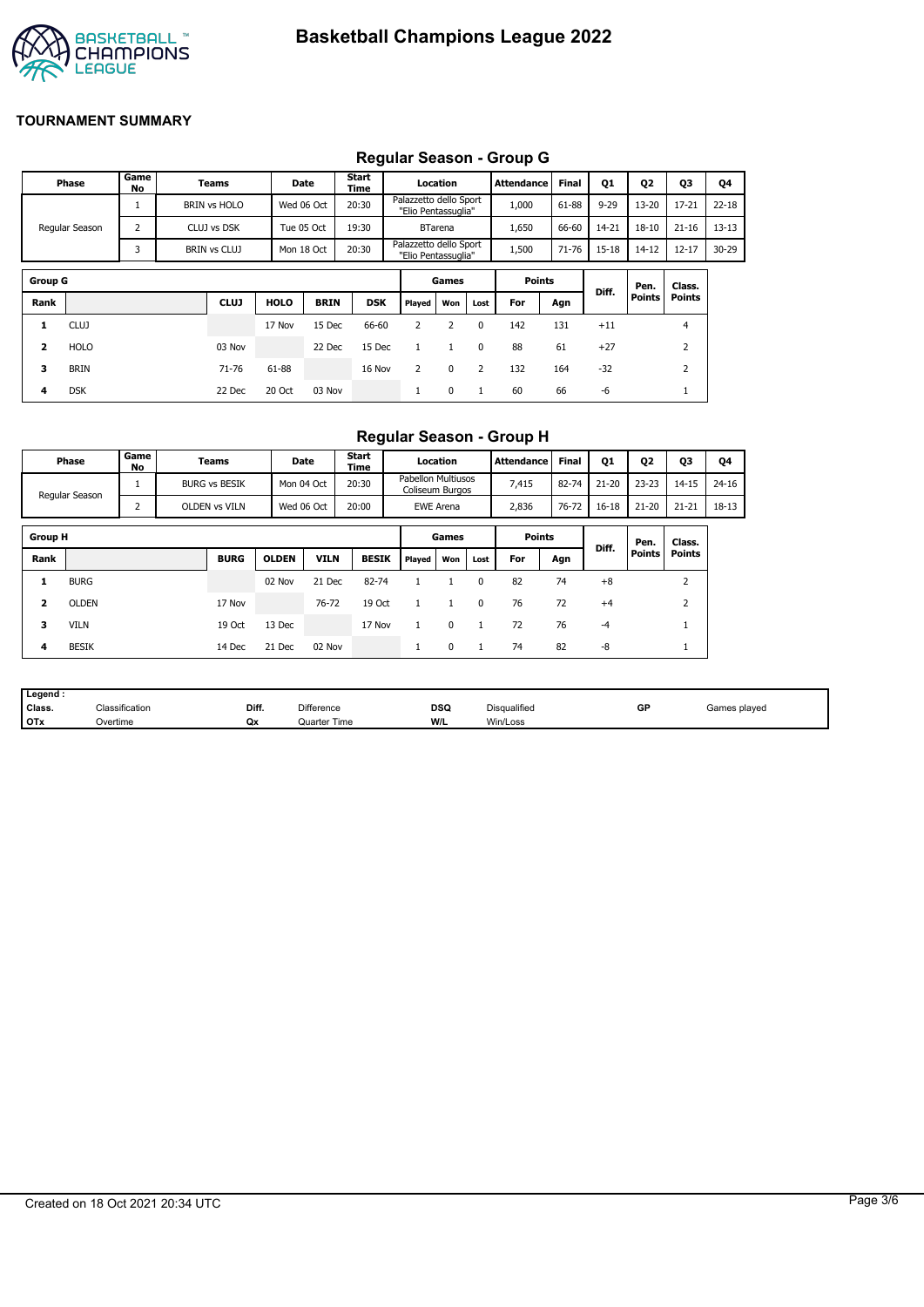

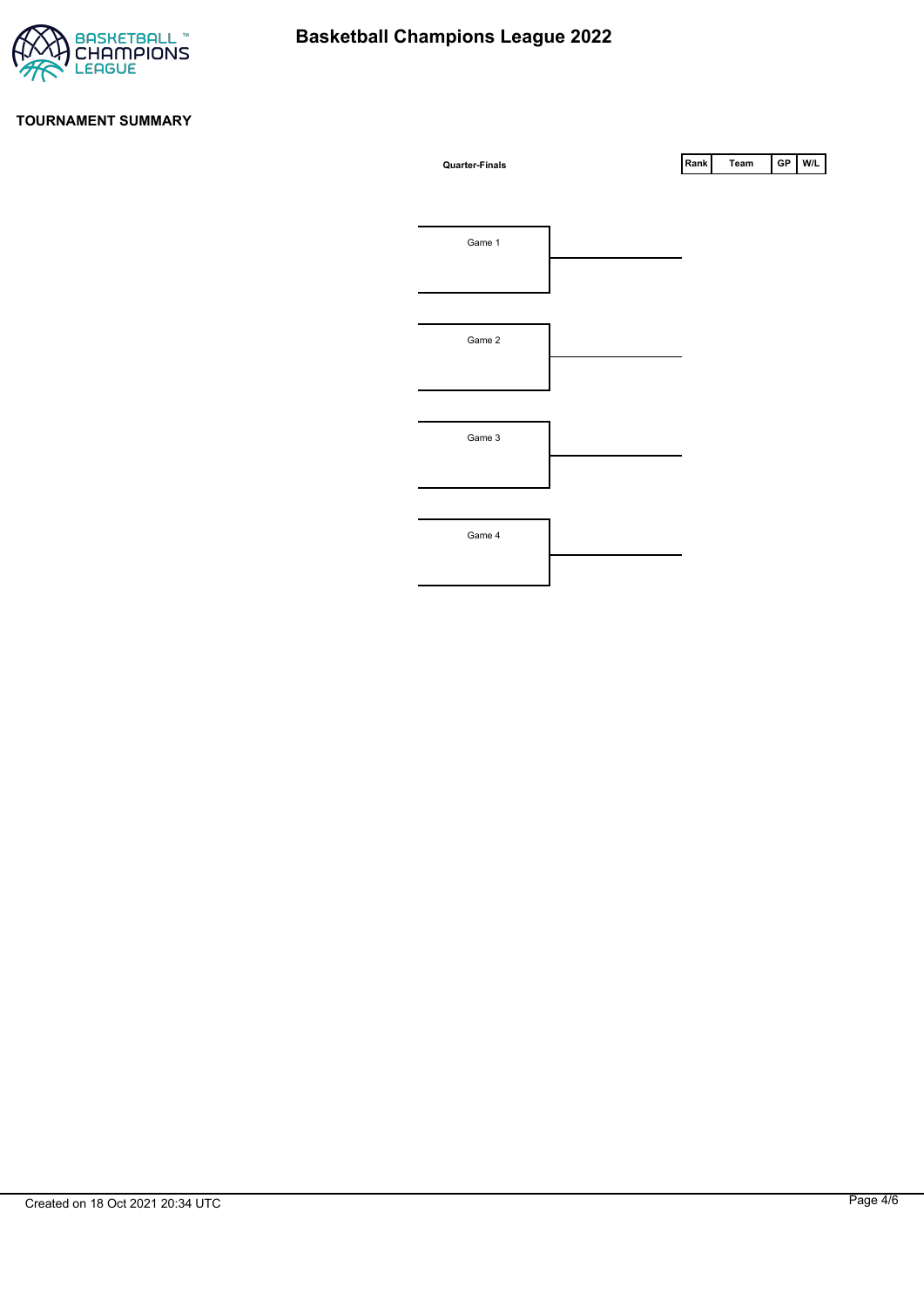

# **Basketball Champions League 2022**

#### **TOURNAMENT SUMMARY**

**Play-ins**

| Game 8 |  |
|--------|--|
|        |  |
|        |  |
| Game 7 |  |
|        |  |
|        |  |
| Game 6 |  |
|        |  |
|        |  |
| Game 5 |  |
|        |  |
|        |  |
| Game 4 |  |
|        |  |
|        |  |
| Game 3 |  |
|        |  |
|        |  |
| Game 2 |  |
|        |  |
|        |  |
|        |  |
| Game 1 |  |
|        |  |
|        |  |